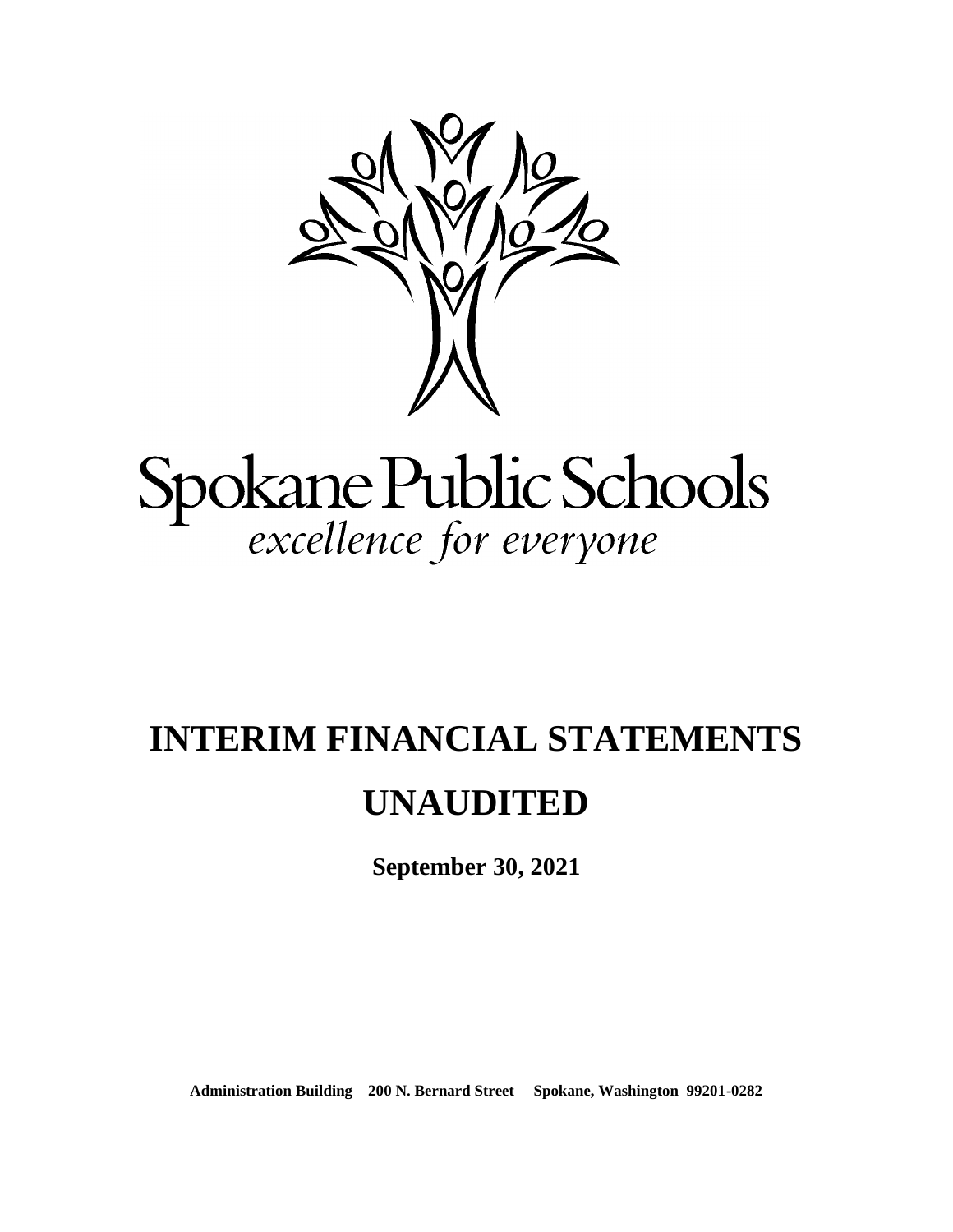#### Spokane Public Schools Comparative Financial Statements As of September 30, 2020 and 2021

|                                      |                      | 2021-2022            |                                     |
|--------------------------------------|----------------------|----------------------|-------------------------------------|
|                                      | <b>BUDGET</b>        | YTD<br><b>ACTUAL</b> | <b>PERCENT</b><br><b>ACT TO BUD</b> |
| <b>General Fund</b>                  |                      |                      |                                     |
| Revenues & Other Sources             | \$<br>526,334,327 \$ | 34,517,734           | 6.56%                               |
| <b>Expenditures &amp; Other Uses</b> | 533,888,239          | 40,505,988           | 7.59%                               |
| <b>Capital Projects Fund</b>         |                      |                      |                                     |
| Revenues & Other Sources             | 28,772,000           | (20, 398, 098)       | $(70.90\%)$                         |
| <b>Expenditures &amp; Other Uses</b> | 157,079,000          | (5,551,854)          | $(3.53\%)$                          |
| <b>Debt Service Fund</b>             |                      |                      |                                     |
| Revenues & Other Sources             | 65,809,000           | 1,626,770            | 2.47%                               |
| <b>Expenditures &amp; Other Uses</b> | 69,000,000           | 3,196                | $0.00\%$                            |
| <b>Associated Student Body Fund</b>  |                      |                      |                                     |
| Revenues & Other Sources             | 2,498,000            | 178,878              | 7.16%                               |
| <b>Expenditures &amp; Other Uses</b> | 2,583,000            | 78,752               | 3.05%                               |

|                                      |                      | 2020-2021     |                   |
|--------------------------------------|----------------------|---------------|-------------------|
|                                      |                      | YTD           | <b>PERCENT</b>    |
|                                      | <b>BUDGET</b>        | <b>ACTUAL</b> | <b>ACT TO BUD</b> |
| <b>General Fund</b>                  |                      |               |                   |
| Revenues & Other Sources             | \$<br>470,437,168 \$ | 33,552,711    | 7.13%             |
| <b>Expenditures &amp; Other Uses</b> | 482, 137, 168        | 38,298,347    | 7.94%             |
| <b>Capital Projects Fund</b>         |                      |               |                   |
| Revenues & Other Sources             | 162,782,000          | 153,481       | 0.09%             |
| <b>Expenditures &amp; Other Uses</b> | 195,002,000          | (376, 941)    | $(0.19\%)$        |
| <b>Debt Service Fund</b>             |                      |               |                   |
| Revenues & Other Sources             | 57,826,000           | 1,752,247     | 3.03%             |
| <b>Expenditures &amp; Other Uses</b> | 59,002,000           |               | $0.00\%$          |
| <b>Associated Student Body Fund</b>  |                      |               |                   |
| Revenues & Other Sources             | 2,702,000            | 34,040        | 1.26%             |
| <b>Expenditures &amp; Other Uses</b> | 2,596,000            | 2,050         | 0.08%             |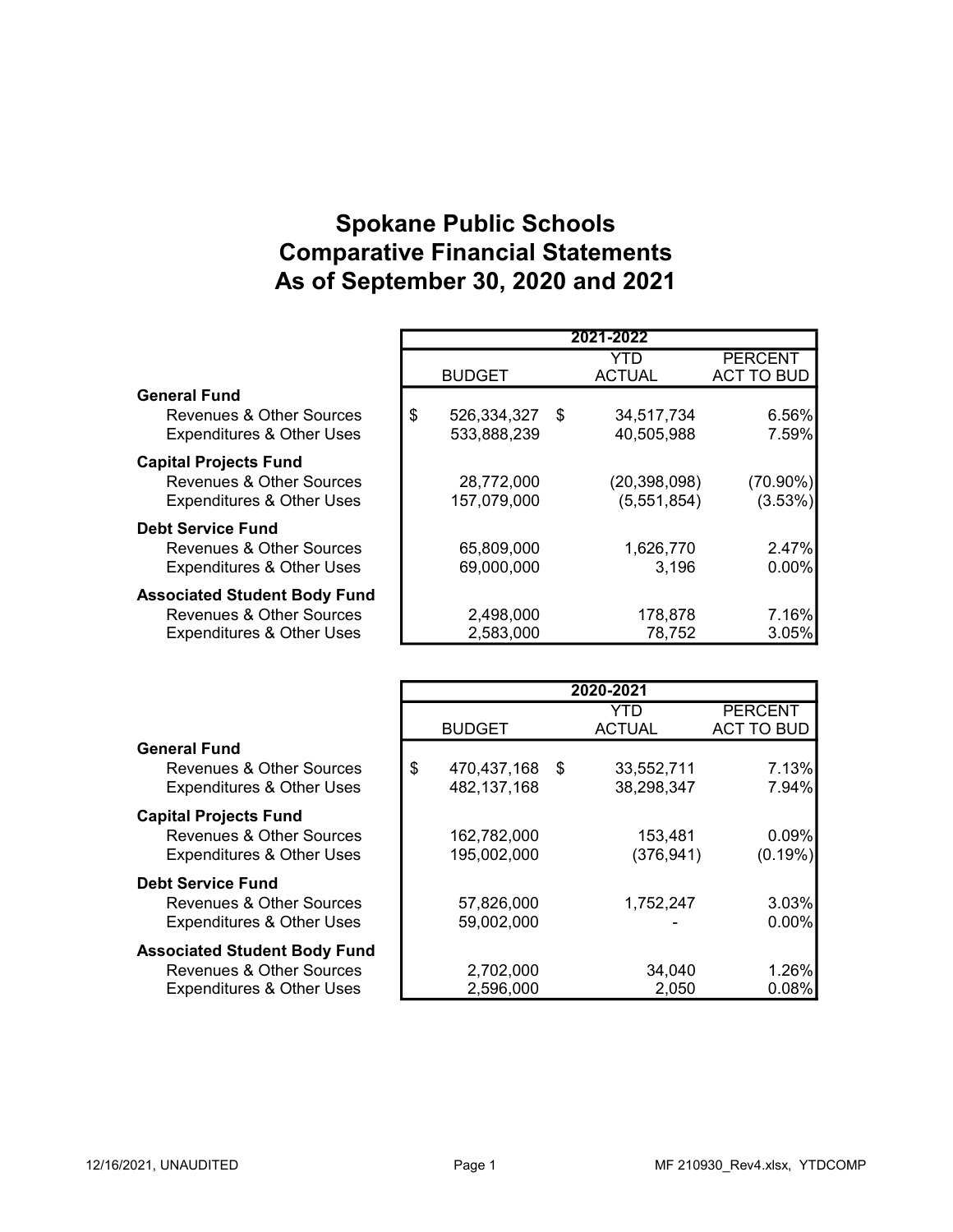#### Spokane Public Schools Balance Sheet September 30, 2021

|                                           |                    | Capital           |                 | ASB&            | Total               |
|-------------------------------------------|--------------------|-------------------|-----------------|-----------------|---------------------|
|                                           | General            | Projects          | Debt Service    | Trust           | All                 |
|                                           | Fund               | Fund              | Fund            | Funds           | Funds               |
| <b>Assets</b>                             |                    |                   |                 |                 |                     |
| Imprest Fund                              | 150,000.00<br>\$.  | \$                | \$              | \$              | \$<br>150,000.00    |
| <b>Warrants Outstanding</b>               | (36, 728, 814.80)  | (499.685.47)      |                 | (20, 672.46)    | (37, 249, 172.73)   |
| Cash with Fiscal Agent                    | 50,000.00          |                   |                 |                 | 50,000.00           |
| <b>Taxes Receivable</b>                   | 15,752,439.04      |                   | 28,112,623.67   | $\overline{a}$  | 43,865,062.71       |
| <b>Accounts Receivable</b>                | 242.27             | 5.064.57          |                 | 445.00          | 5,751.84            |
| Due from Other Funds                      | 159,003.80         | 3,793,847.47      |                 |                 | 3,952,851.27        |
| Inventory - Supplies and Materials        | 1,260,614.47       |                   |                 |                 | 1,260,614.47        |
| Inventory - Lunchrooms                    | 131,153.99         |                   |                 |                 | 131,153.99          |
| Inventory - USDA Commodities              | 283,032.50         |                   |                 |                 | 283,032.50          |
| <b>Prepaid Expenditures</b>               | 3,347,181.44       |                   |                 |                 | 3,347,181.44        |
| Investments                               | 90,529,990.04      | 196,113,064.84    | 35,435,952.63   | 2,201,258.13    | 324,280,265.64      |
|                                           |                    |                   |                 |                 |                     |
| <b>Total Assets</b>                       | 74,934,842.75      | \$199,412,291.41  | \$63,548,576.30 | \$2,181,030.67  | \$340,076,741.13    |
| <b>Liabilities</b>                        |                    |                   |                 |                 |                     |
| <b>Accounts Payable</b>                   | 5,164,829.92<br>\$ | \$12,548,388.36   | \$              | \$<br>13,576.07 | 17,726,794.35<br>\$ |
| <b>Accrued Salaries and Adjustments</b>   | 139,333.59         |                   |                 |                 | 139,333.59          |
| Payroll Deductions and Taxes Payable      | 5,424,560.48       | 9,300.00          |                 |                 | 5,433,860.48        |
| Due to Other Funds                        | 3,775,339.39       | 151,642.88        |                 | 25,869.00       | 3,952,851.27        |
| Deferred Revenues - Grants                | 99,821.52          |                   |                 |                 | 99,821.52           |
| Deferred Revenues - Property Taxes        | 14,813,268.63      |                   | 26,505,925.17   |                 | 41,319,193.80       |
| <b>Total Liabilities</b>                  | 29,417,153.53      | 12,709,331.24     | 26,505,925.17   | 39,445.07       | 68,671,855.01       |
| <b>Fund Balance and Reserves</b>          |                    |                   |                 |                 |                     |
| Non-spendable Inventory and Prepaids      | 6,361,034.82       |                   |                 |                 | 6,361,034.82        |
| Non-Spendable Trust Principal             |                    |                   |                 | 75,000.00       | 75,000.00           |
| <b>Restricted for Fund Purpose</b>        |                    | 16,668,984.98     |                 | 1,959,396.77    | 18,628,381.75       |
| <b>Restricted for Debt Service</b>        | 6,400,000.00       | 144,000.00        | 35,419,076.75   |                 | 41,963,076.75       |
| <b>Restricted for Skills Center</b>       | 1,827,737.00       |                   |                 |                 | 1,827,737.00        |
| Restricted for Self-insurance             | 1,863,600.00       |                   |                 |                 | 1,863,600.00        |
| <b>Restricted for Bond Proceeds</b>       |                    | 132,824,482.29    |                 |                 | 132,824,482.29      |
| <b>Restricted for State Match</b>         |                    | 51,911,736.79     |                 |                 | 51,911,736.79       |
| Assigned to Other Items                   | 7,680,813.92       |                   |                 |                 | 7,680,813.92        |
| <b>Unassigned Fund Balance</b>            | 4,837,461.70       |                   |                 |                 | 4,837,461.70        |
| Assigned Minimum Fund Balance             | 22,535,295.37      |                   |                 |                 | 22,535,295.37       |
| <b>Total Beginning Fund Balance</b>       | 51,505,942.81      | 201,549,204.06    | 35,419,076.75   | 2,034,396.77    | 290,508,620.39      |
| Revenues                                  | 34,517,733.96      | (20, 398, 097.54) | 1,626,770.00    | 187,368.27      | 15,933,774.69       |
| Expenditures                              | 40,505,987.55      | (5,551,853.65)    | 3,195.62        | 80,179.44       | 35,037,508.96       |
| <b>Revenues Over/(Under) Expenditures</b> | (5,988,253.59)     | (14, 846, 243.89) | 1,623,574.38    | 107,188.83      | (19, 103, 734.27)   |
| <b>Total Fund Balance</b>                 | 45,517,689.22      | 186,702,960.17    | 37,042,651.13   | 2,141,585.60    | 271,404,886.12      |
|                                           |                    |                   |                 |                 |                     |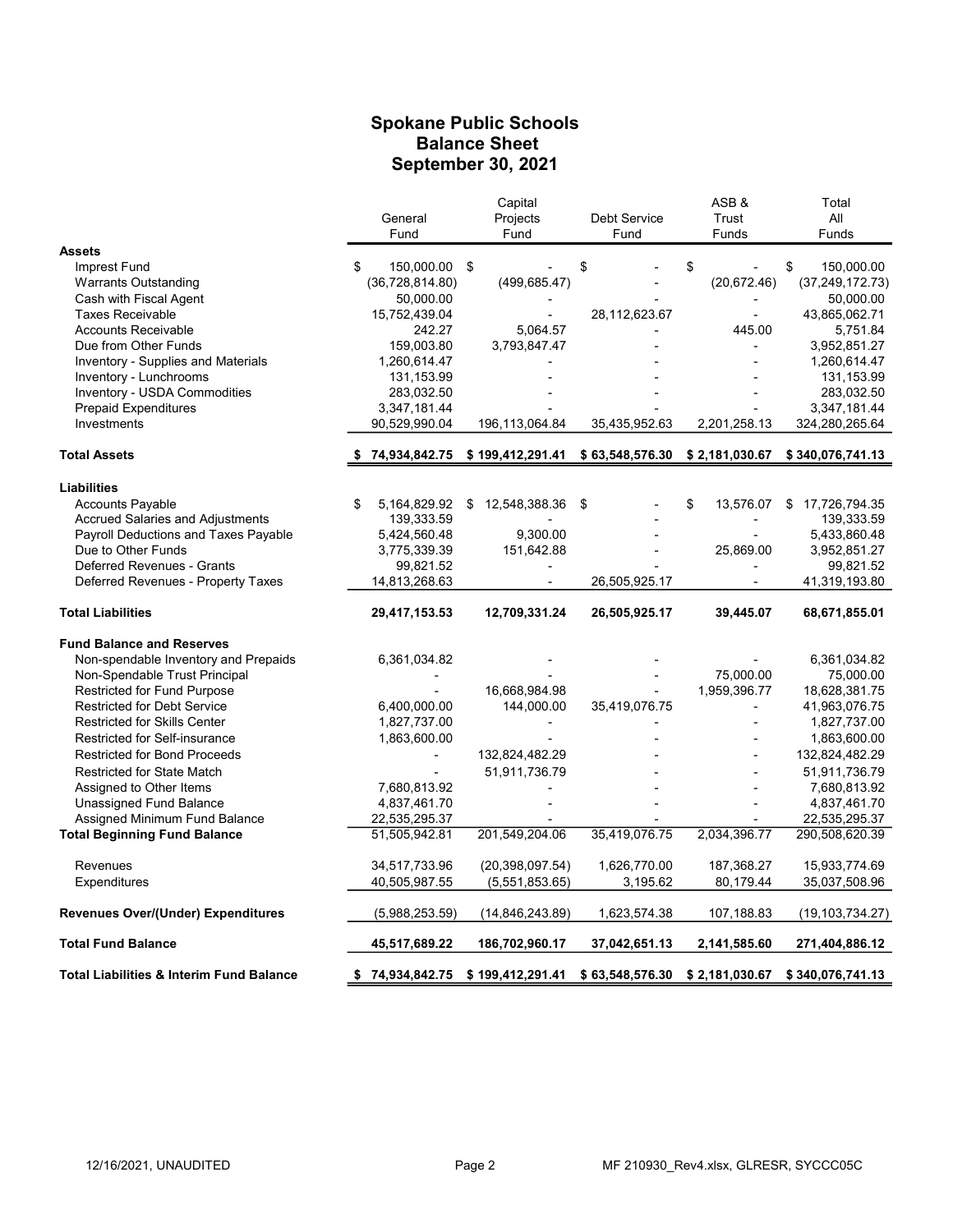#### Spokane Public Schools Statement of Revenues, Expenditures and Fund Balance September 30, 2021

| <b>Other Expenditures</b>                         |                  | (5.551.853.65)    | 3,195.62              | 80,179.44  | (5,468,478.59)     |
|---------------------------------------------------|------------------|-------------------|-----------------------|------------|--------------------|
| <b>Support Services</b>                           | 5,852,899.35     |                   |                       |            | 5,852,899.35       |
| <b>Community Services</b>                         | 847,776.35       |                   |                       |            | 847,776.35         |
| Other Instructional Programs                      | 205,622.36       |                   |                       |            | 205,622.36         |
| <b>Compensatory Education</b>                     | 2,961,477.59     |                   |                       |            | 2,961,477.59       |
| <b>Skills Center</b>                              | 271,955.06       |                   |                       |            | 271,955.06         |
| Pro-Tech Education                                | 1,080,826.19     |                   |                       |            | 1,080,826.19       |
| <b>Special Education</b>                          | 5,378,473.92     |                   |                       |            | 5,378,473.92       |
| <b>Federal Special Purpose</b>                    | 1,765,756.75     |                   |                       |            | 1,765,756.75       |
| <b>Basic Instruction</b>                          | 22,141,199.98    |                   |                       |            | 22, 141, 199. 98   |
| <b>Expenditures</b>                               |                  |                   |                       |            |                    |
| <b>Total Revenues and Other Financing Sources</b> | 34,517,733.96    | (20, 398, 097.54) | 1,626,770.00          | 187,368.27 | 15,933,774.69      |
| Other Agencies/Associations                       | 566,804.54       |                   |                       |            | 566,804.54         |
| <b>Other School Districts</b>                     | 28,380.18        |                   |                       |            | 28,380.18          |
| <b>Federal Funds</b>                              | (1,686,976.94)   | (138,000.00)      |                       |            | (1,824,976.94)     |
| State Funds - Special                             | 8,946,187.58     | (20, 382, 317.62) |                       |            | (11, 436, 130.04)  |
| State Funds - General                             | 25,295,069.10    |                   |                       |            | 25,295,069.10      |
| Local Non-Tax                                     | 429.099.09       | 122,220.08        | 20,071.50             | 187,368.27 | 758,758.94         |
| <b>Revenues</b><br>Local Taxes                    | \$<br>939,170.41 | \$                | 1,606,698.50 \$<br>\$ |            | 2,545,868.91<br>\$ |
|                                                   | Fund             | Fund              | Fund                  | Funds      | Funds              |
|                                                   | General          | Projects          | <b>Debt Service</b>   | Trust      | All                |
|                                                   |                  | Capital           |                       | ASB&       | Total              |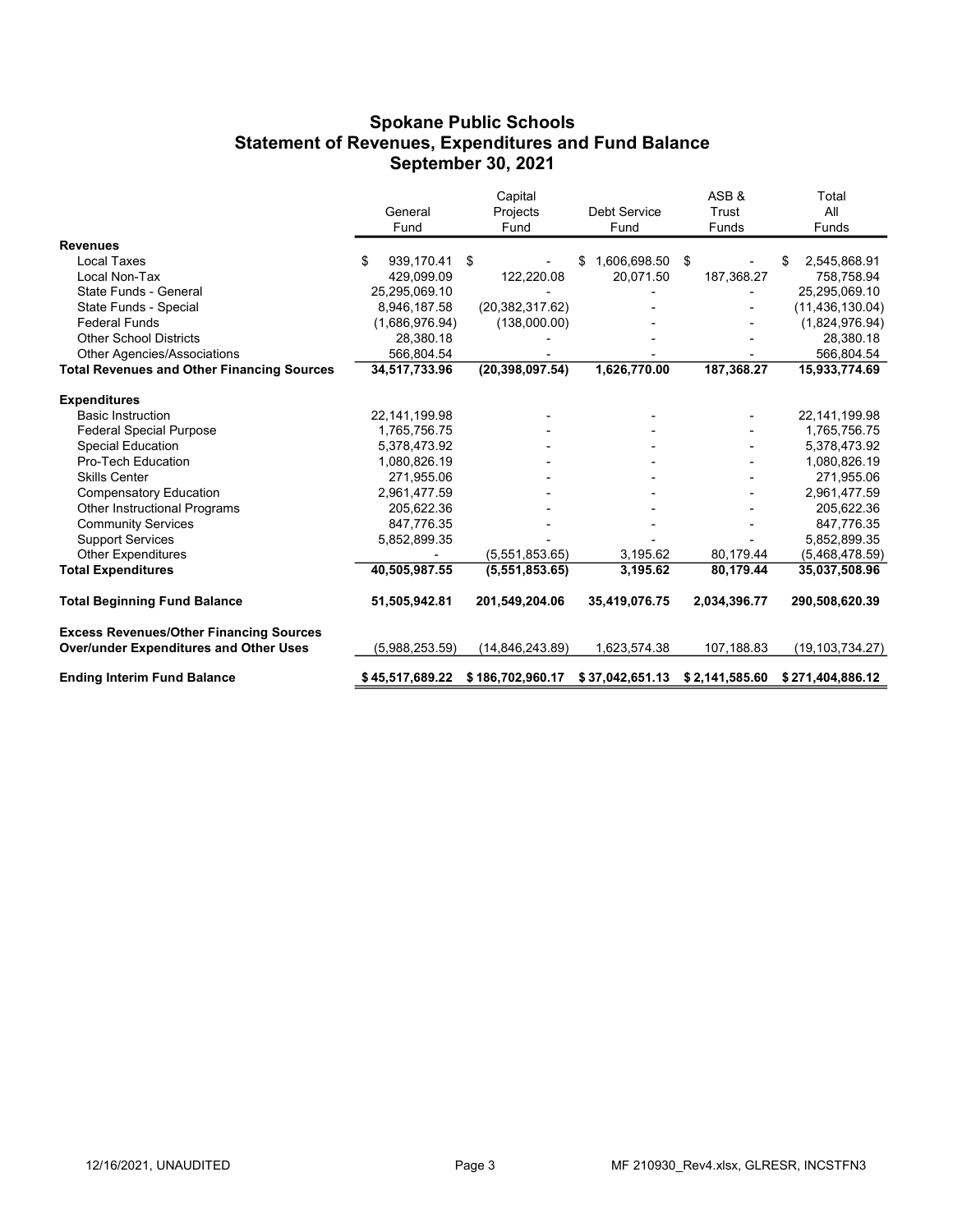#### Spokane Public Schools General Fund Revenues and Other Financing Sources September 30, 2021 Budget Status Report

|                                                   | Revised<br>Budget    | Actual<br>For<br>Month   | Actual<br>For<br>Year                          | Balance             | $\%$           |
|---------------------------------------------------|----------------------|--------------------------|------------------------------------------------|---------------------|----------------|
| 1100 Local Property Taxes                         | 52,575,740.00        | \$<br>939,170.41         | 939,170.41<br>- \$                             | \$<br>51,636,569.59 | 1.8            |
| 1000 Total Local Taxes                            | 52,575,740.00        | 939,170.41               | 939,170.41                                     | 51,636,569.59       | 1.8            |
| 2100 Tuitions and Fees, Unassigned                | 2,975,800.00         | 237,836.95               | 237,836.95                                     | 2,737,963.05        | 8.0            |
| 2200 Sale of Goods, Supplies and Services         | 8,596,911.00         | 94,767.66                | 94,767.66                                      | 8,502,143.34        | 1.1            |
| 2300 Investment Earnings                          | 427,550.00           | 32,684.27                | 32,684.27                                      | 394,865.73          | 7.6            |
| 2500 Gifts and Donations                          | 395,184.00           | 52,242.79                | 52,242.79                                      | 342,941.21          | 13.2           |
| 2600 Fines and Damages                            | 47,383.00            | 4,759.55                 | 4,759.55                                       | 42,623.45           | 10.0           |
| 2700 Rentals                                      | 639,516.00           | 5,308.45                 | 5,308.45                                       | 634,207.55          | 0.8            |
| 2800 Insurance Recoveries                         | 2,012.00             | $\blacksquare$           |                                                | 2,012.00            | $\sim$         |
| 2900 Local Nontax, Unassigned                     | 270,211.00           | 1,499.42                 | 1,499.42                                       | 268,711.58          | 0.6            |
| 2000 Total Local Nontax                           | 13,354,567.00        | 429,099.09               | 429,099.09                                     | 12,925,467.91       | 3.2            |
| 3100 Apportionment                                | 272,764,154.00       | 25,295,069.10            | 25,295,069.10                                  | 247,469,084.90      | 9.3            |
| 3300 Local Effort Assistance                      | 9,145,073.00         |                          |                                                | 9,145,073.00        |                |
| 3000 Total State, General Purpose                 | 281,909,227.00       | 25,295,069.10            | 25,295,069.10                                  | 256,614,157.90      | 9.0            |
| 4100 Special Purpose, Unassigned                  | 82,446,369.00        | 8,558,021.24             | 8,558,021.24                                   | 73,888,347.76       | 10.4           |
| 4300 Other State Agencies, Unassigned             | 4,506,992.00         | 388,166.34               | 388,166.34                                     | 4,118,825.66        | 8.6            |
| 4000 Total State, Special Purpose                 | 86,953,361.00        | 8,946,187.58             | 8,946,187.58                                   | 78,007,173.42       | 10.3           |
| 6100 Special Purpose, OSPI, Unassigned            | 82,082,926.00        | 1,758,170.48             | 1,758,170.48                                   | 80,324,755.52       | 2.1            |
| 6200 Direct Special Purpose Grants                | 286,970.00           | (26, 411.63)             | (26, 411.63)                                   | 313,381.63          | (9.2)          |
| 6300 Fed Other Agency Grants                      | 5,723,387.00         | 40,700.64                | 40,700.64                                      | 5,682,686.36        | 0.7            |
| 6900 Federal Noncash Items                        | 1,083,131.00         | 56,904.53                | 56,904.53                                      | 1,026,226.47        | 5.3            |
| 6000 Total Federal, Special Purpose               | 89,176,414.00        | 1,829,364.02             | 1,829,364.02                                   | 87,347,049.98       | 2.1            |
| 7100 Other School District Program Participation  | 1,295,247.00         | 28,380.18                | 28,380.18                                      | 1,266,866.82        | 2.2            |
| 7300 Nonhigh Participation                        | 6,665.00             |                          |                                                | 6,665.00            |                |
| 7000 Total Revenues, Other School Districts       | 1,301,912.00         | 28,380.18                | 28,380.18                                      | 1,273,531.82        | 2.2            |
| 8100 Other Agency & Association Grants            | 1,032,926.00         | 566,804.54               | 566,804.54                                     | 466,121.46          | 54.9           |
| 8000 Total Revenue, Other Agencies/Associations   | 1,032,926.00         | 566,804.54               | 566,804.54                                     | 466,121.46          | 54.9           |
| 9300 Sale of Equipment                            | 30,180.00            | $\overline{\phantom{a}}$ |                                                | 30,180.00           | $\sim$         |
| 9000 Total Other Financing Sources                | 30,180.00            | $\blacksquare$           | $\blacksquare$                                 | 30,180.00           | $\blacksquare$ |
| <b>Total Revenues and Other Financing Sources</b> | $$526,334,327.00$ \$ |                          | 38,034,074.92 \$38,034,074.92 \$488,300,252.08 |                     | 7.2            |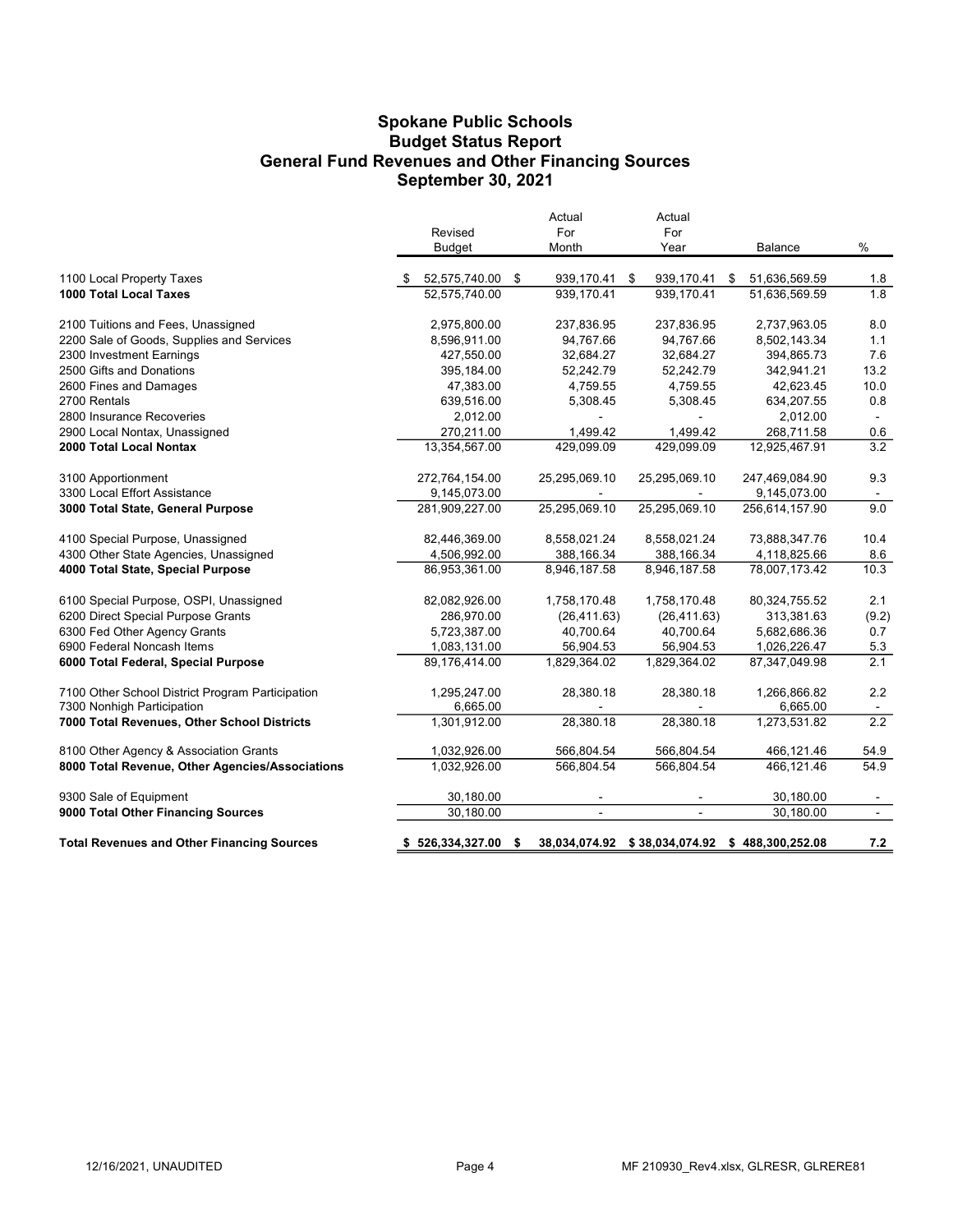#### Budget Status Report General Fund Expenditures by Program Spokane Public Schools September 30, 2021

|                                               |                             | Actual          | Actual          |                 |                                                                                   |                |
|-----------------------------------------------|-----------------------------|-----------------|-----------------|-----------------|-----------------------------------------------------------------------------------|----------------|
|                                               | Revised                     | For             | For             |                 |                                                                                   |                |
| Program                                       | Budget                      | Month           | Year            | Encumb.         | Balance                                                                           | $\%$           |
| 01 Basic Education                            | \$250,541,313.00            | \$21,324,332.19 | \$21,324,332.19 | \$10,173,255.46 | \$219,043,725.35                                                                  | 12.6           |
| 02 Alternative Learning Experience            | 10,038,856.00               | 816,867.79      | 816,867.79      | 266,970.03      | 8,955,018.18                                                                      | 10.8           |
| 03 Open Doors Program                         | 726,259.00                  | $\sim$          | $\blacksquare$  | 1,802,411.29    | (1,076,152.29)                                                                    | 248.2          |
| 01 Total                                      | 261,306,428.00              | 22, 141, 199.98 | 22, 141, 199.98 | 12,242,636.78   | 226,922,591.24                                                                    | 13.2           |
| 12 Fed Stimulus, School Improvement           | 20,163,049.00               | 407,309.00      | 407,309.00      | 1,741,374.41    | 18,014,365.59                                                                     | 10.7           |
| 13 State Fiscal Stabilization Funds           | 6,920,774.00                | 188,976.94      | 188,976.94      |                 | 6,731,797.06                                                                      | 2.73           |
| 14 Federal Stimulus, IDEA                     | 14,245,576.00               | 1,169,470.81    | 1,169,470.81    |                 | 13,076,105.19                                                                     | 8.2            |
| 19 Federal Stimulus, Other Monies<br>10 Total | 351,870.00<br>41,681,269.00 | 1,765,756.75    | 1,765,756.75    | 1,741,374.41    | 351,870.00<br>38, 174, 137.84                                                     | $\sim$<br>8.41 |
|                                               |                             |                 |                 |                 |                                                                                   |                |
| 21 Special Ed, Basic, State                   | 60,825,257.00               | 4,705,646.29    | 4,705,646.29    | 1,308,386.55    | 54,811,224.16                                                                     | 9.9            |
| 23 Special Ed, ARP, Federal                   | 1,611,643.00                | 138,662.18      | 138,662.18      |                 | 1,472,980.82                                                                      | 8.6            |
| 24 Special Ed, Supp, Federal                  | 6,333,938.00                | 534,165.45      | 534, 165.45     | $\blacksquare$  | 5,799,772.55                                                                      | 8.4            |
| 20 Total                                      | 68,770,838.00               | 5,378,473.92    | 5,378,473.92    | 1,308,386.55    | 62,083,977.53                                                                     | 9.7            |
| 31 CTE, Basic, State                          | 10,483,099.00               | 918,362.69      | 918,362.69      | 174,682.46      | 9,390,053.85                                                                      | 10.4           |
| 34 CTE, MS Basic, State                       | 2,136,648.00                | 145,071.90      | 145,071.90      | 142,919.68      | 1,848,656.42                                                                      | 13.5           |
| 38 CTE, Federal                               | 240,680.00                  | 17,215.60       | 17,215.60       | 86,914.20       | 136,550.20                                                                        | 43.3           |
| 39 CTE, Other Categories                      | 10,060.00                   | 176.00          | 176.00          | $\sim$          | 9,884.00                                                                          | 1.8            |
| 30 Total                                      | 12,870,487.00               | 1,080,826.19    | 1,080,826.19    | 404,516.34      | 11,385,144.47                                                                     | 11.5           |
| 45 Skills Center, Basic, State                | 4,328,237.00                | 271,955.06      | 271,955.06      | 138,458.56      | 3,917,823.38                                                                      | 9.5            |
| 46 Skills Center, Federal                     | 67,231.00                   |                 |                 |                 | 67,231.00                                                                         | $\blacksquare$ |
| 47 Skill Center, Facility Upgrades            | 60,600.00                   |                 |                 |                 | 60,600.00                                                                         |                |
| 40 Total                                      | 4,456,068.00                | 271,955.06      | 271,955.06      | 138,458.56      | 4,045,654.38                                                                      | 9.2            |
| 51 Disadvantaged, Federal                     | 12,572,385.00               | 978,902.24      | 978,902.24      | 44,634.10       | 11,548,848.66                                                                     | 8.1            |
| 52 School Improvement, Federal                | 1,882,783.00                | 107,456.26      | 107,456.26      | 29,917.76       | 1,745,408.98                                                                      | 7.3            |
| 55 Learning Assistance, State                 | 16,594,603.00               | 1,262,074.65    | 1,262,074.65    | 88,979.86       | 15,243,548.49                                                                     | 8.1            |
| 58 Special and Pilot Programs                 | 5,125,100.00                | 37,480.66       | 37,480.66       | 40,658.52       | 5,046,960.82                                                                      | 1.5            |
| 50 Total                                      | 36,174,871.00               | 2,385,913.81    | 2,385,913.81    | 204,190.24      | 33,584,766.95                                                                     | $7.2\,$        |
| 64 Language Enhancement Program               | 286,269.00                  | 12,111.20       | 12,111.20       | 11,625.35       | 262,532.45                                                                        | 8.3            |
| 65 English Language Learners, State           | 6,749,902.00                | 534,800.17      | 534,800.17      | 84,640.03       | 6,130,461.80                                                                      | 9.2            |
| 68 Indian Ed, Federal DOE                     | 236,825.00                  | 12,479.29       | 12,479.29       |                 | 224,345.71                                                                        | 5.3            |
| 69 Compensatory, Other                        | 866,600.00                  | 16,173.12       | 16,173.12       | 6,048.00        | 844,378.88                                                                        | 2.6            |
| 60 Total                                      | 8,139,596.00                | 575,563.78      | 575,563.78      | 102,313.38      | 7,461,718.84                                                                      | 8.3            |
| 73 Summer School                              | 263,015.00                  | (618.01)        | (618.01)        |                 | 263,633.01                                                                        | (0.2)          |
| 74 Highly Capable                             | 1,903,004.00                | 153,051.41      | 153,051.41      | 1,923.41        | 1,748,029.18                                                                      | 8.1            |
| 79 Instructional Programs, Other              | 2,361,954.00                | 53,188.96       | 53,188.96       | 1,633.85        | 2,307,131.19                                                                      | 2.3            |
| 70 Total                                      | 4,527,973.00                | 205,622.36      | 205,622.36      | 3,557.26        | 4,318,793.38                                                                      | 4.6            |
| 86 Community Schools                          | 8,018.00                    |                 |                 |                 | 8,018.00                                                                          | $\blacksquare$ |
| 88 Childcare Programs                         | 6,677,210.00                | 410,123.13      | 410,123.13      | 76,014.92       | 6,191,071.95                                                                      | 7.3            |
| 89 Other Community Services                   | 6,974,586.00                | 437,653.22      | 437,653.22      | 50,357.31       | 6,486,575.47                                                                      | 7.0            |
| 80 Total                                      | 13,659,814.00               | 847,776.35      | 847,776.35      | 126,372.23      | 12,685,665.42                                                                     | 7.1            |
| 97 District Wide Support                      | 52,351,718.00               | 4,642,446.54    | 4,642,446.54    | 4,969,154.15    | 42,740,117.31                                                                     | 18.4           |
| 98 Nutrition Services                         | 15,418,141.00               | 1,132,329.16    | 1,132,329.16    | 7,486,570.52    | 6,799,241.32                                                                      | 55.9           |
| 99 Transportation                             | 14,531,036.00               | 78,123.65       | 78,123.65       | 19,663,188.40   | (5,210,276.05)                                                                    | 135.9          |
| 90 Total                                      | 82,300,895.00               | 5,852,899.35    | 5,852,899.35    | 32,118,913.07   | 44,329,082.58                                                                     | 46.1           |
| <b>Total Program Expenditures</b>             |                             |                 |                 |                 | \$533,888,239.00 \$40,505,987.55 \$40,505,987.55 \$48,390,718.82 \$444,991,532.63 | 16.7           |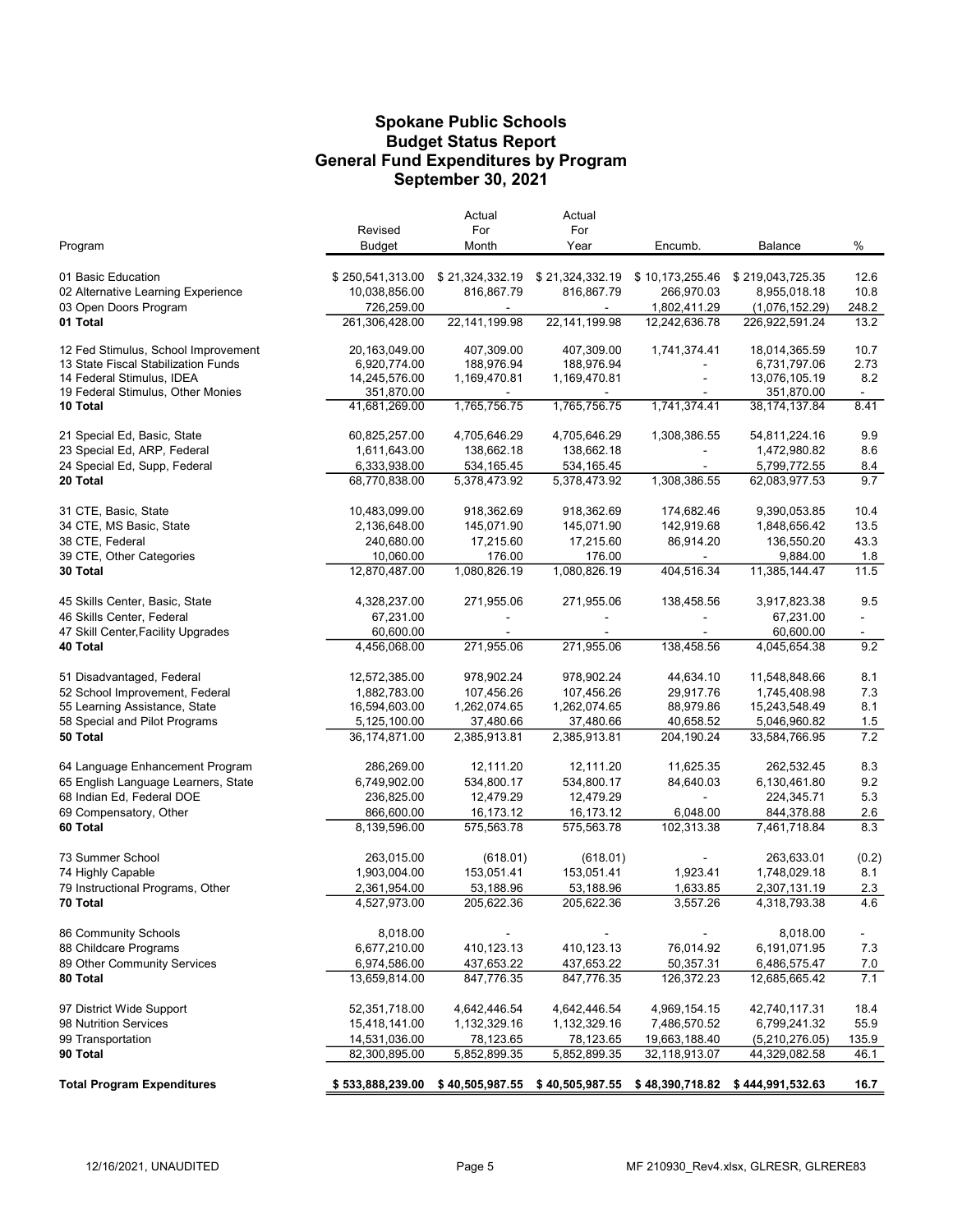#### Spokane Public Schools General Fund Expenditures by Activity September 30, 2021 Budget Status Report

| Activity                                   | Revised<br><b>Budget</b> | Actual<br>For<br>Month | Actual<br>For<br>Year |     | Encumb.       |      | Balance        | %       |
|--------------------------------------------|--------------------------|------------------------|-----------------------|-----|---------------|------|----------------|---------|
| 11 Board of Directors                      | \$<br>1,773,396.00 \$    | 7.462.31 \$            | 7,462.31 \$           |     | 566,904.71    | - \$ | 1,199,028.98   | 32.4    |
| 12 Superintendent's Office                 | 638,170.00               | 38,268.76              | 38,268.76             |     |               |      | 599,901.24     | 6.0     |
| 13 Business Office                         | 3,427,530.00             | 217,950.91             | 217,950.91            |     | 73.063.43     |      | 3,136,515.66   | 8.5     |
| 14 Human Resources                         | 4,458,015.00             | 454,624.86             | 454,624.86            |     | 166,239.28    |      | 3,837,150.86   | 13.9    |
| 15 Public Relations                        | 884,338.00               | 50,043.94              | 50,043.94             |     | 75,494.77     |      | 758,799.29     | 14.2    |
| 21 Supervision                             | 9,797,733.00             | 708,399.58             | 708,399.58            |     | 59,390.59     |      | 9,029,942.83   | 7.8     |
| 22 Learning Resources                      | 5,324,480.00             | 83,459.08              | 83,459.08             |     | 50,012.57     |      | 5,191,008.35   | 2.5     |
| 23 Principal's Office                      | 28,334,026.00            | 2,337,522.61           | 2,337,522.61          |     | 14,859.32     |      | 25,981,644.07  | 8.3     |
| 24 Guidance and Counseling                 | 17,476,479.00            | 1,522,213.32           | 1,522,213.32          |     | 497,900.47    |      | 15,456,365.21  | 11.6    |
| 25 Pupil Management and Safety             | 2,562,350.00             | 124,507.00             | 124,507.00            |     |               |      | 2,437,843.00   | 4.9     |
| 26 Health and Related Services             | 18,918,805.00            | 1,489,786.85           | 1,489,786.85          |     | 381,674.45    |      | 17,047,343.70  | 9.9     |
| 27 Teaching                                | 311,176,862.00           | 23,629,247.89          | 23,629,247.89         |     | 8,311,362.40  |      | 279,236,251.71 | 10.3    |
| 28 Extra Curricular                        | 8,104,097.00             | 521,521.04             | 521,521.04            |     | 251,083.25    |      | 7,331,492.71   | 9.5     |
| 31 Instructional Professional Developement | 18,514,150.00            | 771,417.80             | 771,417.80            |     | 324,841.89    |      | 17,417,890.31  | 5.9     |
| 32 Instructional Technology                | 12,360,293.00            | 1,872,141.35           | 1,872,141.35          |     | 4,707,523.81  |      | 5,780,627.84   | 53.2    |
| 33 Curriculum                              | 6,249,061.00             | 746,281.27             | 746,281.27            |     | 1,621,947.91  |      | 3,880,831.82   | 37.9    |
| 34 State Prof Development                  | 3,672,673.00             | 277,874.62             | 277,874.62            |     |               |      | 3,394,798.38   | 7.6     |
| 41 Nutrition Services Supervision          | 1,125,233.00             | 97.337.08              | 97.337.08             |     | 36.68         |      | 1,027,859.24   | 8.7     |
| 42 Food                                    | 6,239,925.00             | 457,646.41             | 457,646.41            |     | 6,294,968.00  |      | (512, 689.41)  | 108.2   |
| 44 Operations                              | 8,840,975.00             | 585,231.67             | 585,231.67            |     | 1,191,565.84  |      | 7,064,177.49   | 20.1    |
| 49 Food Services Transfers                 | (787, 992.00)            | (7,886.00)             | (7,886.00)            |     |               |      | (780, 106.00)  | 1.0     |
| 51 Transportation Supervision              | 387,962.00               | 34,080.73              | 34,080.73             |     | 126,000.92    |      | 227,880.35     | 41.3    |
| 52 Operation of Buses                      | 12,961,395.00            | 9,245.78               | 9,245.78              |     | 19,537,187.48 |      | (6,585,038.26) | 150.8   |
| 61 Maintenance Supervision                 | 1,159,193.00             | 93,826.18              | 93,826.18             |     | 37,371.25     |      | 1,027,995.57   | 11.3    |
| 62 Grounds Maintenance                     | 1,051,565.00             | 53,513.60              | 53,513.60             |     | 20,448.40     |      | 977,603.00     | 7.0     |
| 63 Operation of Plant                      | 15,224,021.00            | 1,018,464.58           | 1,018,464.58          |     | 555,870.15    |      | 13,649,686.27  | 10.3    |
| 64 Maintenance of Plant and Equipment      | 8,622,430.00             | 485.775.02             | 485,775.02            |     | 477.067.10    |      | 7,659,587.88   | 11.2    |
| 65 Utilities                               | 6,677,331.00             | 503,627.56             | 503,627.56            |     | 148,261.37    |      | 6,025,442.07   | 9.8     |
| 67 Plant Security                          | 955,773.00               | 50,449.08              | 50,449.08             |     | 298,453.08    |      | 606,870.84     | 36.5    |
| 68 Insurance                               | 2,365,061.00             | 876,688.00             | 876,688.00            |     | 1,316,715.85  |      | 171,657.15     | 92.7    |
| 72 Information Systems                     | 4,656,825.00             | 641,792.44             | 641,792.44            |     | 589,954.34    |      | 3,425,078.22   | 26.5    |
| 73 Printing                                | 365.603.00               | 45.146.10              | 45,146.10             |     | 412,531.98    |      | (92,075.08)    | 125.2   |
| 74 Warehousing and Distributing            | 1,002,445.00             | 62,757.59              | 62,757.59             |     | 21,968.00     |      | 917,719.41     | 8.5     |
| 75 District Motor Pool                     | (88, 819.00)             | 37,700.16              | 37,700.16             |     | 209,347.81    |      | (335, 866.97)  | (278.2) |
| 91 Public Activities                       | 9,456,855.00             | 607,868.38             | 607,868.38            |     | 50,671.72     |      | 8,798,314.90   | 7.0     |
| <b>Total All Activities</b>                | \$<br>533,888,239.00     | \$<br>40,505,987.55    | \$<br>40,505,987.55   | - 5 | 48,390,718.82 | - \$ | 444,991,532.63 | 16.7    |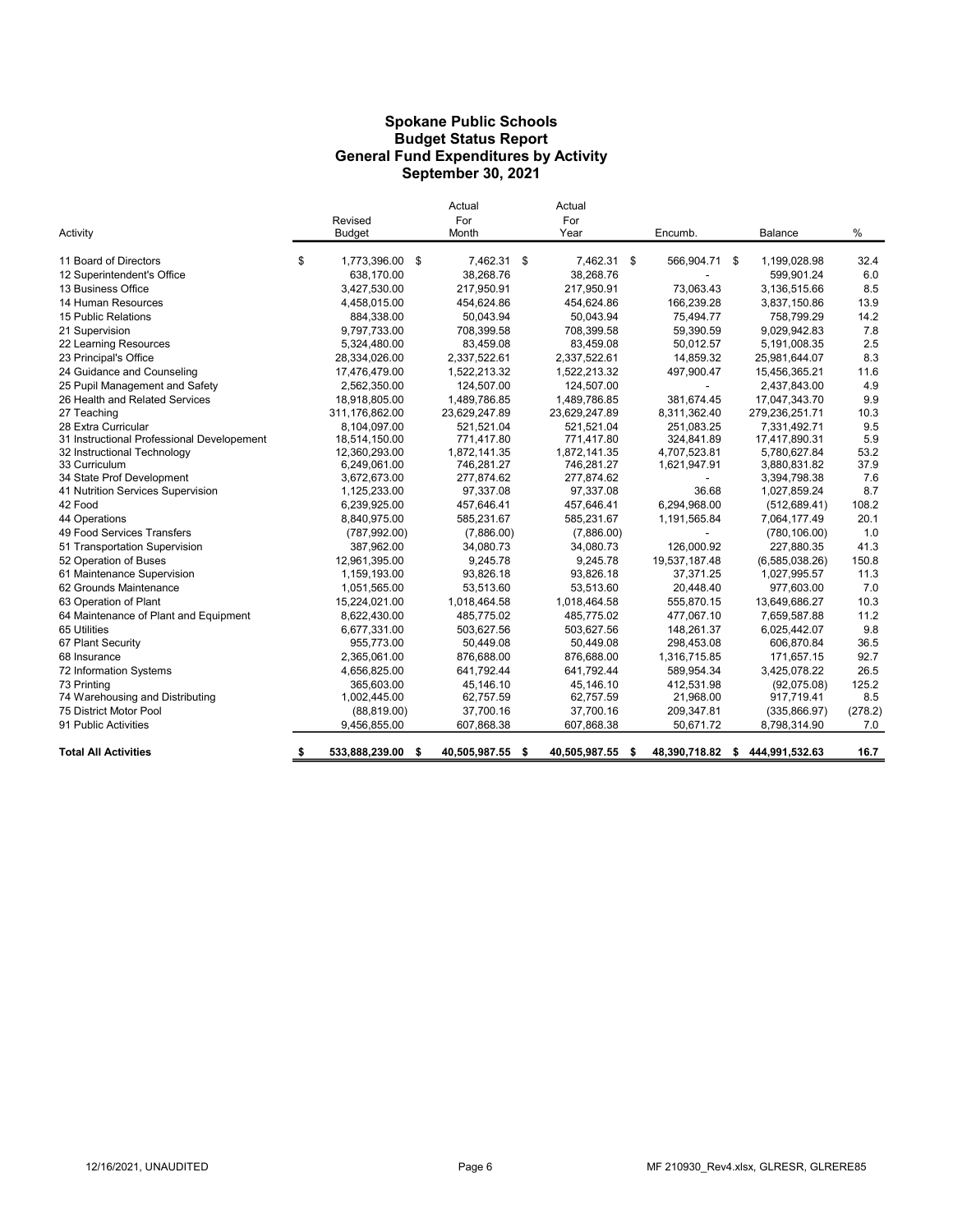#### Budget Status Report General Fund Expenditures by Object Spokane Public Schools September 30, 2021

| <b>Total All Objects</b>     | \$533,888,239,00      | 40.505.987.55 |   | 40.505.987.55 | \$48.390.718.82          | \$444.991.532.63   | 16.7 |  |
|------------------------------|-----------------------|---------------|---|---------------|--------------------------|--------------------|------|--|
| 9 Capital Outlay             | 706,062.00            | 16.631.45     |   | 16,631.45     | 257.721.09               | 431.709.46         | 38.9 |  |
| 8 Travel                     | 691.180.00            |               |   |               |                          | 691.180.00         |      |  |
| <b>7 Contracted Services</b> | 44.314.974.00         | 2.915.797.12  |   | 2.915.797.12  | 33.314.585.42            | 8.084.591.46       | 81.8 |  |
| 5 Supplies and Materials     | 42.012.638.00         | 2.692.611.86  |   | 2.692.611.86  | 14.818.412.31            | 24.501.613.83      | 41.7 |  |
| 4 Employee Benefits          | 124.085.927.00        | 9.392.726.05  |   | 9.392.726.05  |                          | 114.693.200.95     | 7.6  |  |
| 3 Classified Salaries        | 74.711.245.00         | 5.434.222.65  |   | 5.434.222.65  | -                        | 69.277.022.35      | 7.3  |  |
| 2 Certificated Salaries      | 247.366.213.00        | 20.053.998.42 |   | 20.053.998.42 | -                        | 227.312.214.58     | 8.1  |  |
| 1 Credit Transfer            | (2,776,655.00)        | (10, 547.90)  |   | (10, 547.90)  | $\overline{\phantom{a}}$ | (2,766,107.10)     | 0.4  |  |
| 0 Debit Transfer             | \$<br>2,776,655.00 \$ | 10.547.90     | S | 10.547.90 \$  | $\blacksquare$           | \$<br>2.766.107.10 | 0.4  |  |
| Object                       | <b>Budget</b>         | Month         |   | Year          | Encumb.                  | <b>Balance</b>     | %    |  |
|                              | Revised               | For           |   | For           |                          |                    |      |  |
|                              |                       | Actual        |   | Actual        |                          |                    |      |  |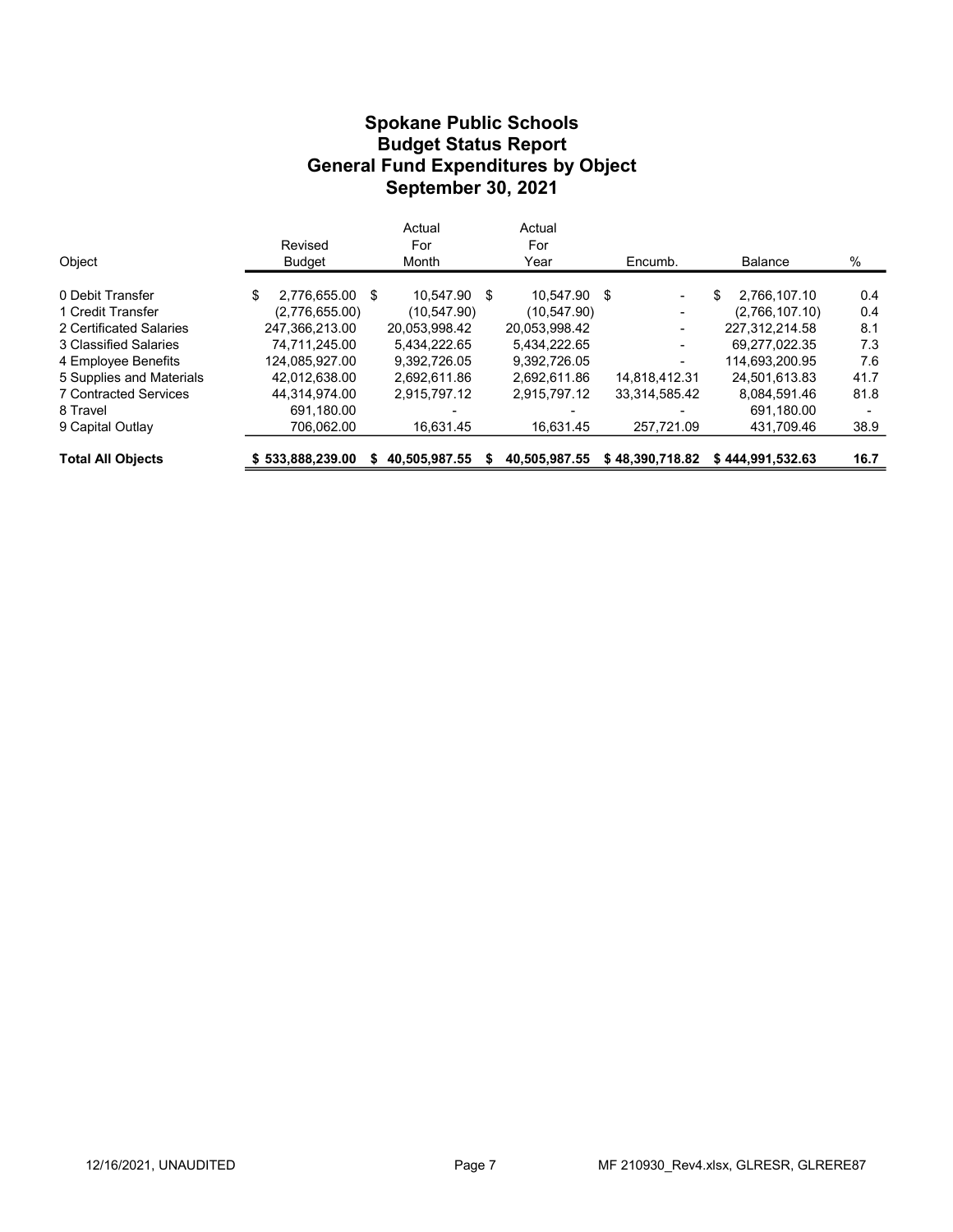

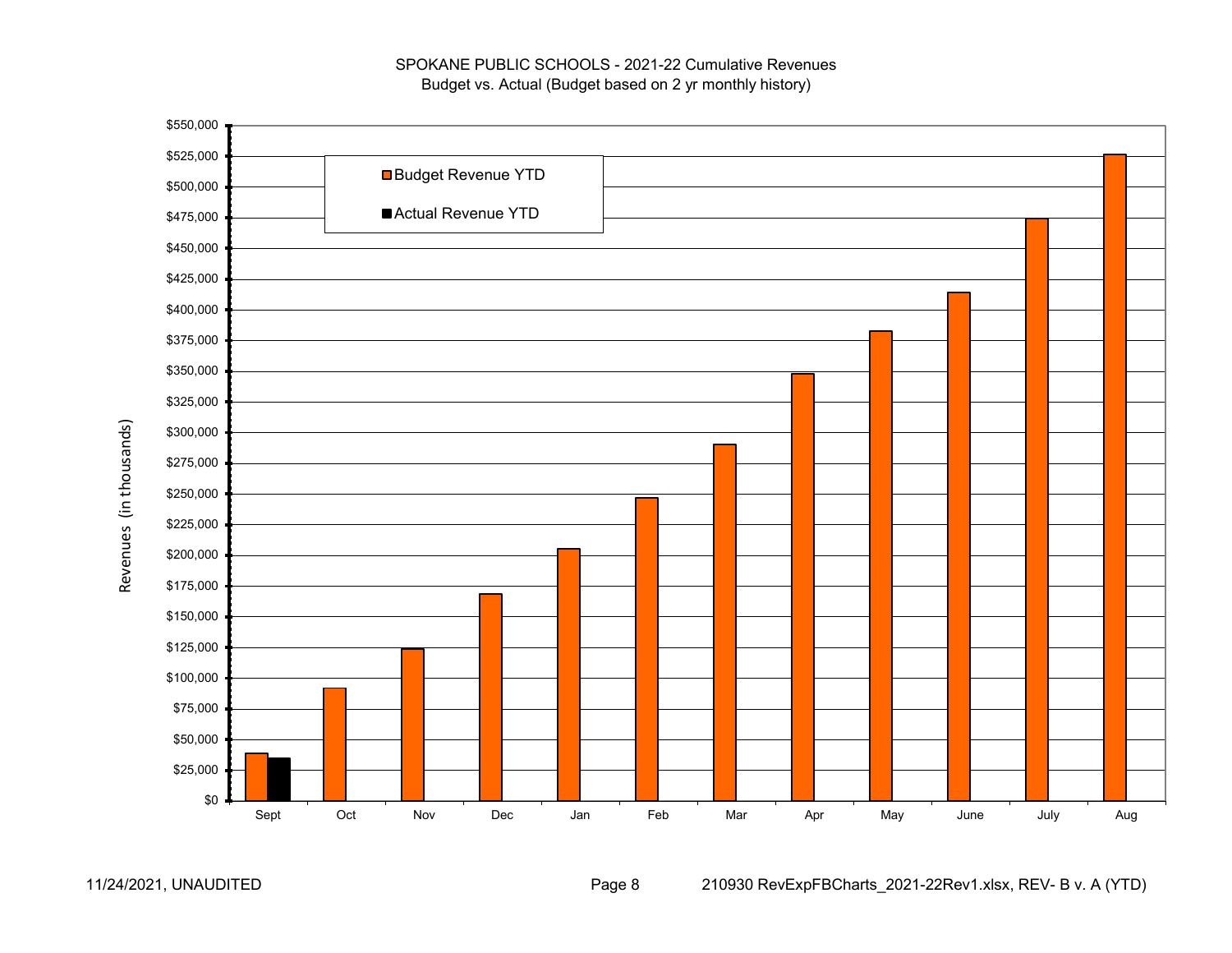

11/24/2021, UNAUDITED Page 9 210930 RevExpFBCharts\_2021-22Rev1.xlsx, EXP- B v. A (YTD)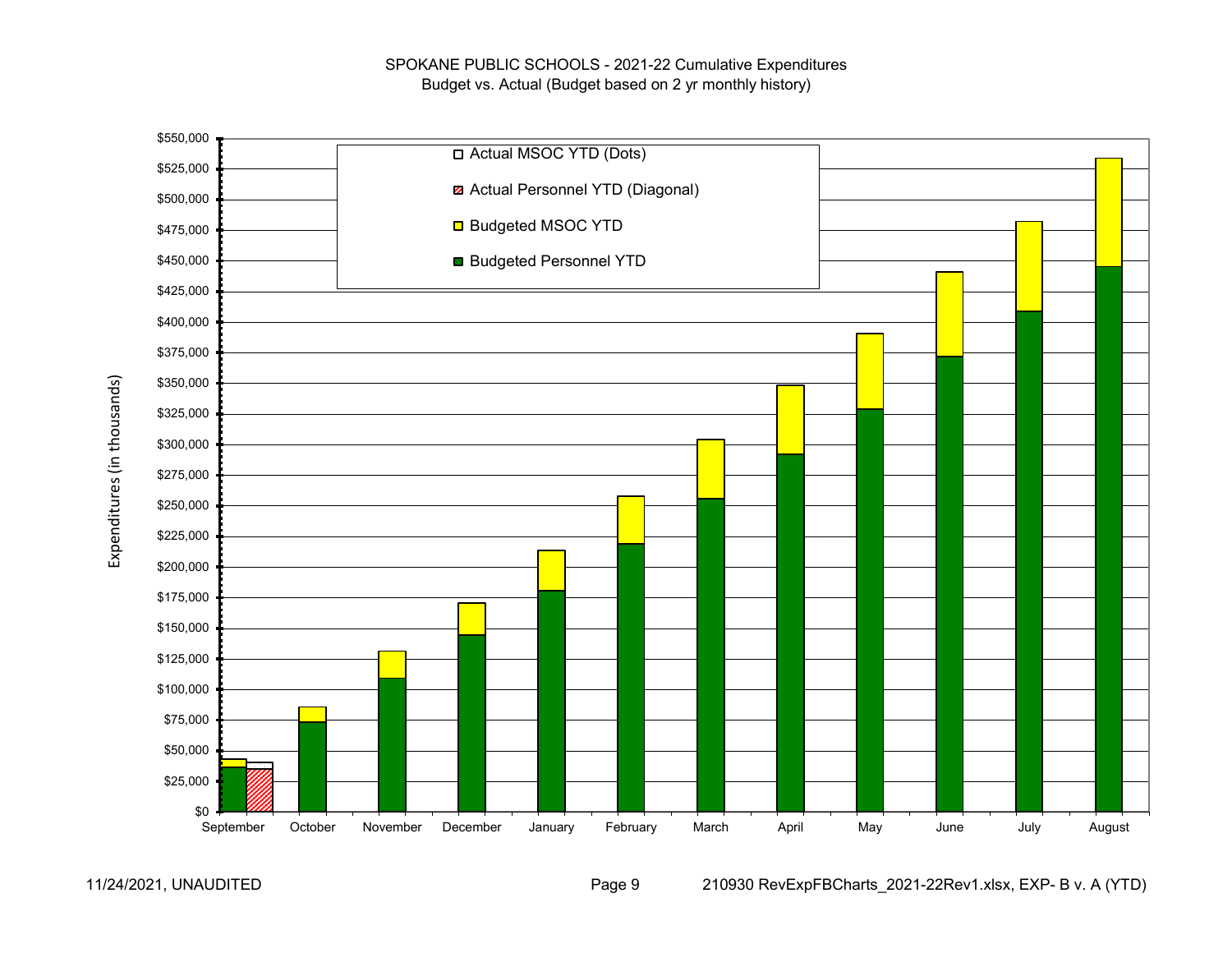

Fund Balance (in thousands) Fund Balance (in thousands)

11/24/2021, UNAUDITED Page 10 210930 RevExpFBCharts\_2021-22Rev1.xlsx, FUND BAL- B v. A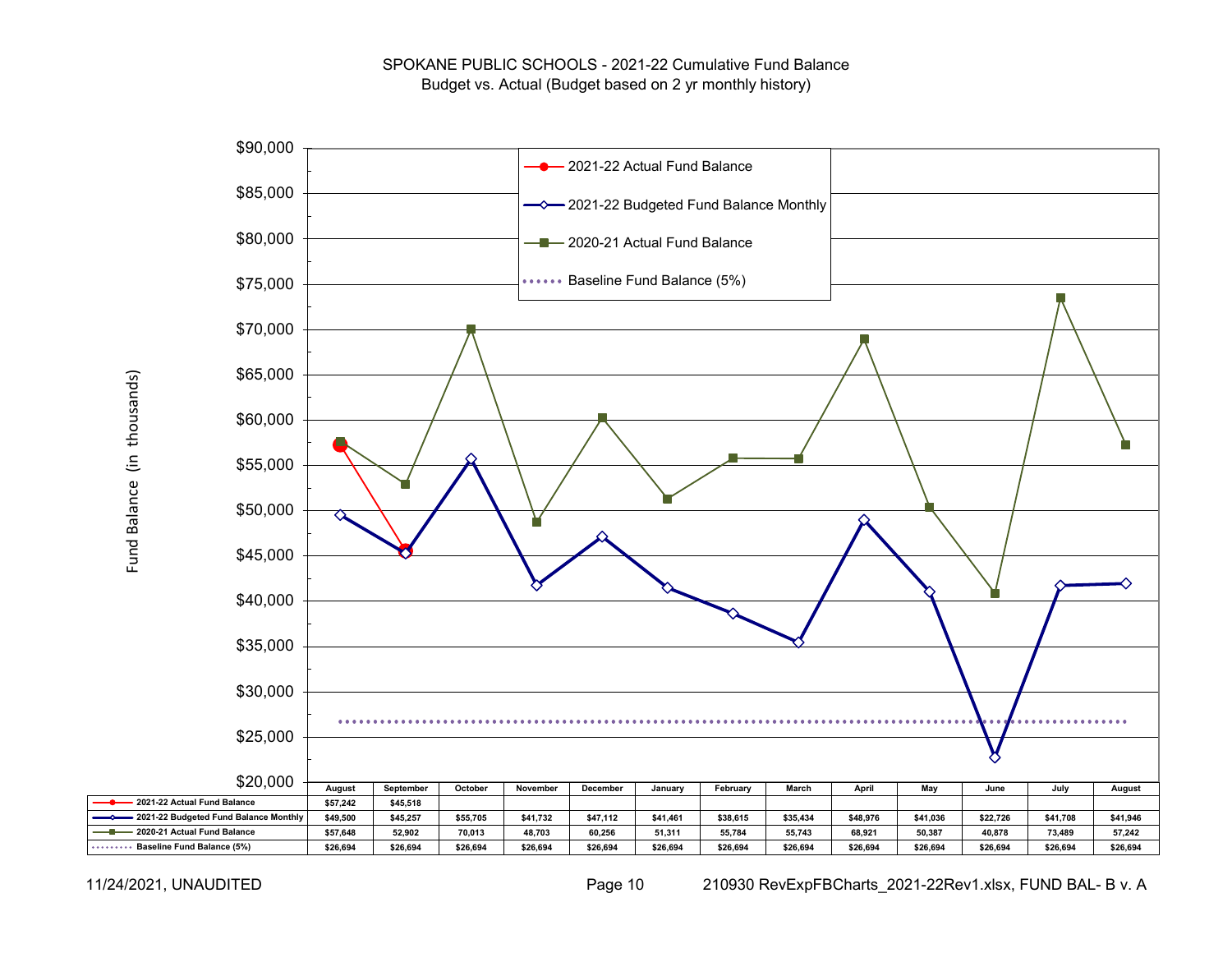#### September 30, 2021 Spokane Public Schools Capital Projects Fund Budget Status Report

|                                                    | Revised<br><b>Budget</b> | Actual<br>For<br>Year | <b>Balance</b> | %      |
|----------------------------------------------------|--------------------------|-----------------------|----------------|--------|
| <b>Revenues and Other Financing Sources</b>        |                          |                       |                |        |
| <b>Investment Earnings</b>                         | \$<br>1,731,000.00       | 122,220.08<br>\$      | \$1,608,779.92 | 7.1    |
| <b>State Revenues</b>                              | 27,041,000.00            | (20, 382, 317.62)     | 47,423,317.62  | (75.4) |
| Fed Other Agency Grants                            |                          | (138,000.00)          | 138,000.00     |        |
| <b>Total Revenues and Other Financing Sources</b>  | 28,772,000.00            | (20, 398, 097.54)     | 49,170,097.54  | (70.9) |
| <b>Expenditures and Other Financing Uses</b>       |                          |                       |                |        |
| 10 Sites                                           |                          | (90, 882.31)          | 90,882.31      |        |
| 20 Buildings                                       | 151,549,000.00           | (4,784,302.71)        | 156,333,302.71 | (3.2)  |
| 30 Equipment                                       | 5,530,000.00             | (676, 668.63)         | 6,206,668.63   | (12.2) |
| <b>Total Expenditures and Other Financing Uses</b> | 157,079,000.00           | (5,551,853.65)        | 162,630,853.65 | (3.5)  |
| <b>Beginning Fund Balance</b>                      | 153,100,000.00           | 201,549,204.06        |                |        |
| <b>Excess Revenues Over/(Under) Expenditures</b>   | (128, 307, 000.00)       | (14, 846, 243.89)     |                |        |
| <b>Ending Fund Balance</b>                         | 24,793,000.00            | \$186,702,960.17      |                |        |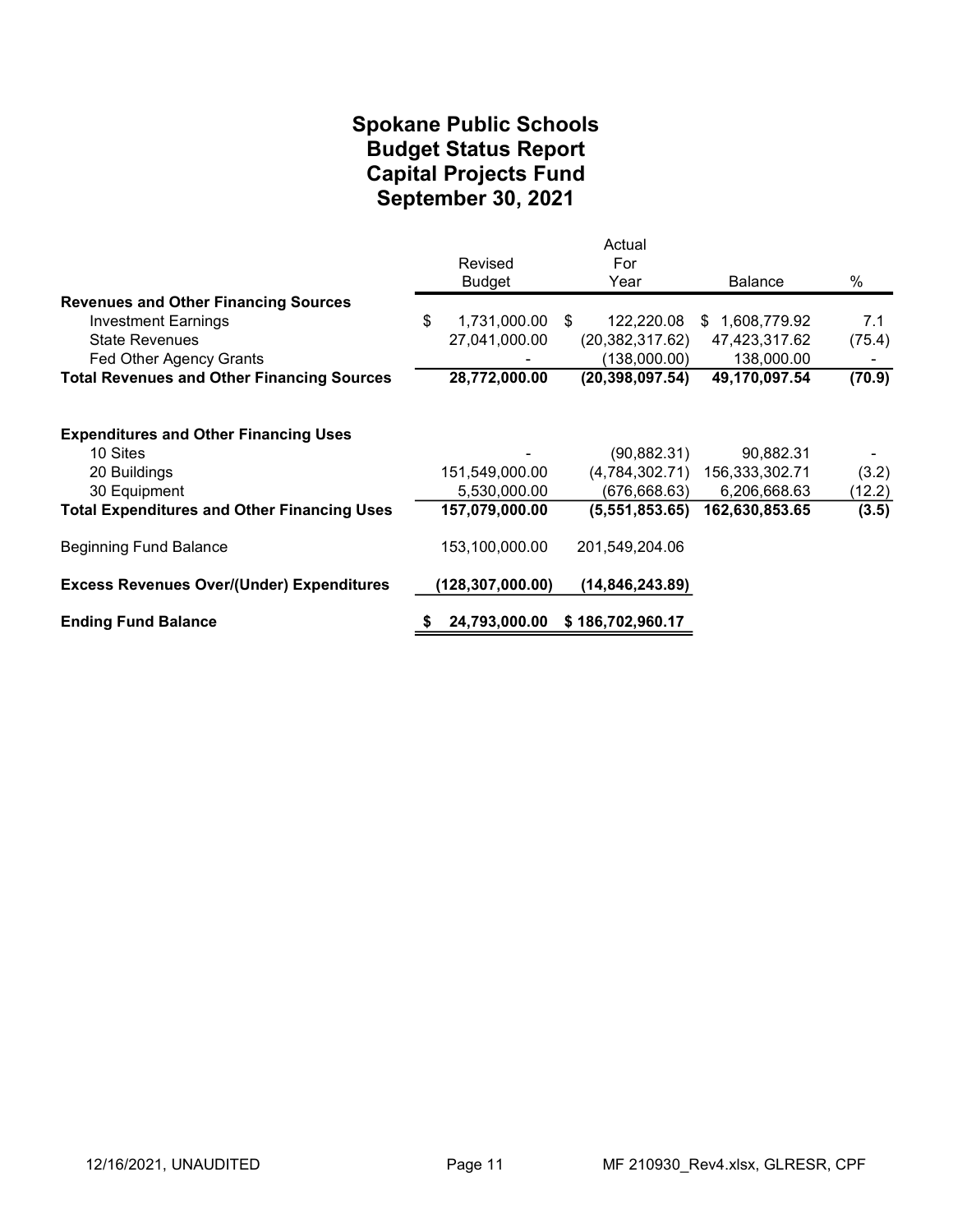#### Spokane Public Schools Debt Service Fund September 30, 2021 Budget Status Report

|                                                    |                     |      | Actual<br>For   |                 |      |
|----------------------------------------------------|---------------------|------|-----------------|-----------------|------|
|                                                    | <b>Budget</b>       |      | Year            | <b>Balance</b>  | $\%$ |
| <b>Revenues and Other Financing Sources</b>        |                     |      |                 |                 |      |
| Local Taxes Revenue                                | \$<br>65,600,000.00 | - \$ | 1,606,698.50 \$ | 63,993,301.50   | 2.4  |
| Local Nontax Revenue                               | 209,000.00          |      | 20,071.50       | 188,928.50      | 9.6  |
| <b>Total Revenues and Other Financing Sources</b>  | 65,809,000.00       |      | 1,626,770.00    | 64, 182, 230.00 | 2.5  |
| <b>Expenditures and Other Financing Uses</b>       |                     |      |                 |                 |      |
| <b>Matured Bond Expenditures</b>                   | 43,900,000.00       |      |                 | 43,900,000.00   |      |
| Interest on Bonds                                  | 25,000,000.00       |      |                 | 25,000,000.00   |      |
| <b>Bond Transfer Fees</b>                          | 100,000.00          |      | 3,195.62        | 96,804.38       | 3.2  |
| <b>Total Expenditures and Other Financing Uses</b> | 69,000,000.00       |      | 3,195.62        | 68,996,804.38   |      |
| <b>Beginning Fund Balance</b>                      | 30.800.000.00       |      | 35,419,076.75   |                 |      |
| <b>Excess Revenues Over/(Under) Expenditures</b>   | (3, 191, 000.00)    |      | 1,623,574.38    |                 |      |
| <b>Ending Fund Balance</b>                         | 27,609,000.00       | S    | 37,042,651.13   |                 |      |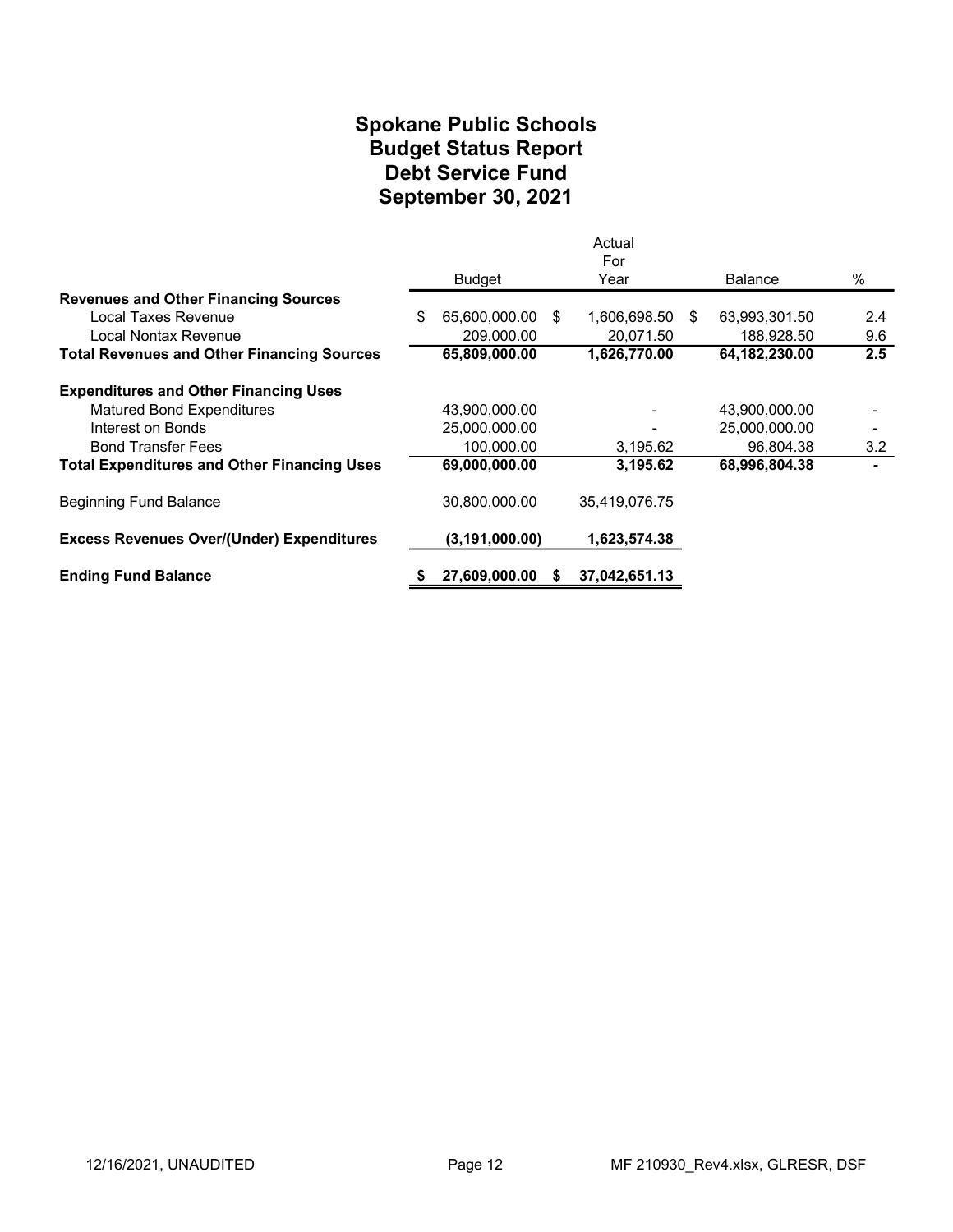#### Spokane Public Schools Associated Student Body September 30, 2021 Budget Status Report

|                                                  |                  |    | Actual       |    |                |      |
|--------------------------------------------------|------------------|----|--------------|----|----------------|------|
|                                                  |                  |    | For          |    |                |      |
|                                                  | <b>Budget</b>    |    | Year         |    | <b>Balance</b> | %    |
| <b>Revenues</b>                                  |                  |    |              |    |                |      |
| 100 General ASB                                  | \$<br>575,000.00 | \$ | 53,805.28    | -S | 521,194.72     | 9.4  |
| 200 Athletics                                    | 940,000.00       |    | 95,107.10    |    | 844,892.90     | 10.1 |
| 300 Classes                                      | 703,000.00       |    | 11,314.90    |    | 691,685.10     | 1.6  |
| 400 Clubs                                        | 280,000.00       |    | 18,650.25    |    | 261,349.75     | 6.7  |
| <b>Total Revenues</b>                            | 2,498,000.00     |    | 178,877.53   |    | 2,319,122.47   | 7.2  |
| <b>Expenditures</b>                              |                  |    |              |    |                |      |
| 100 General ASB                                  | 529,000.00       |    | 21,174.65    |    | 507,825.35     | 4.0  |
| 200 Athletics                                    | 1,107,000.00     |    | 50,214.46    |    | 1,056,785.54   | 4.5  |
| 300 Classes                                      | 709,000.00       |    | 1,587.58     |    | 707,412.42     | 0.2  |
| 400 Clubs                                        | 238,000.00       |    | 5,775.15     |    | 232,224.85     | 2.4  |
| <b>Total Expenditures</b>                        | 2,583,000.00     |    | 78,751.84    |    | 2,504,248.16   | 3.0  |
| <b>Beginning Fund Balance</b>                    | 1,560,000.00     |    | 1,616,137.26 |    |                |      |
| <b>Excess Revenues Over/(Under) Expenditures</b> | (85,000.00)      |    | 100,125.69   |    |                |      |
| <b>Ending Fund Balance</b>                       | 1,475,000.00     | S. | 1,716,262.95 |    |                |      |